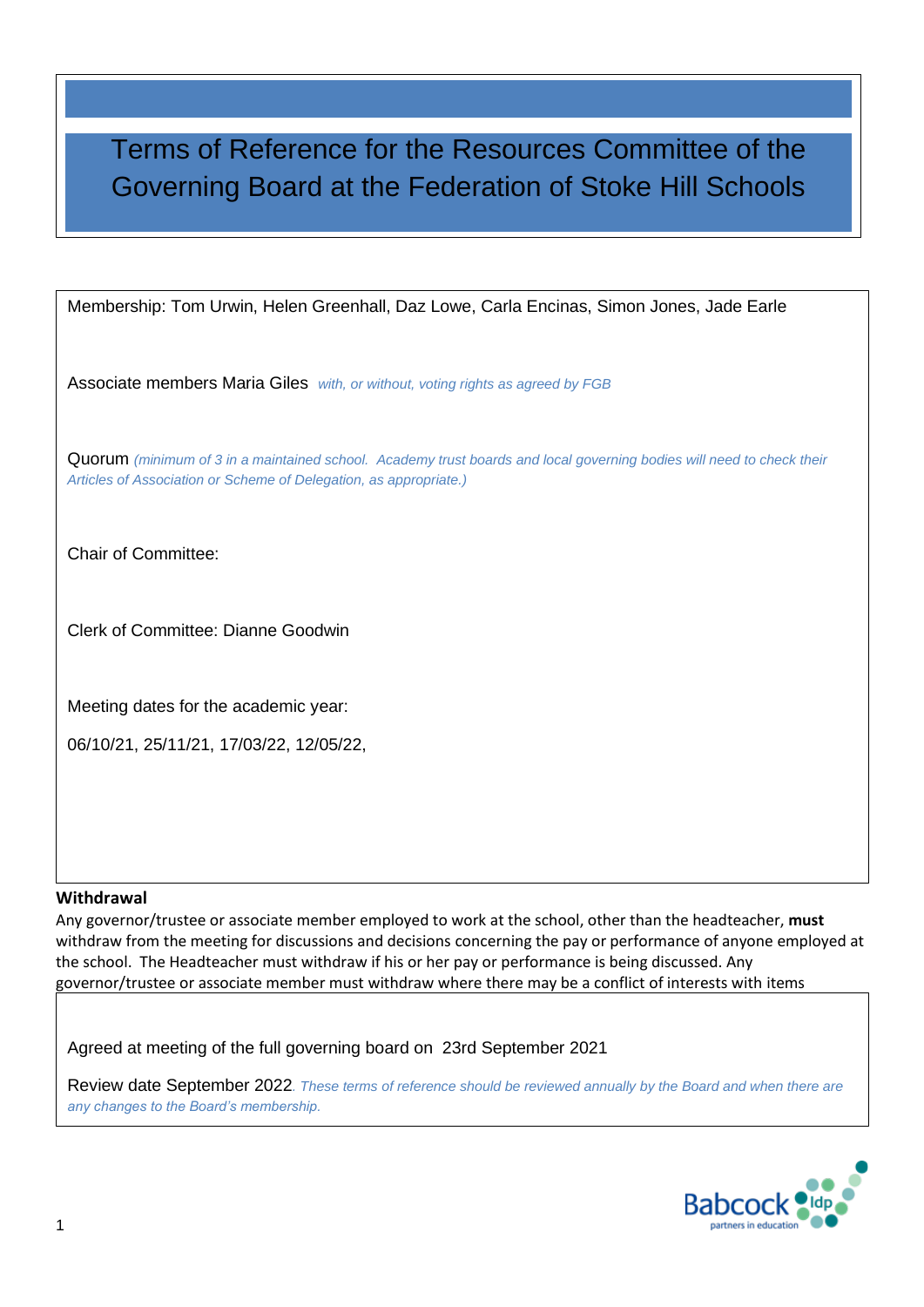declared on the 'Register of Business Interests' form. The clerk must withdraw if his or her pay or performance is being discussed.

### **Matters of Urgency**

These may be dealt with by the chair of the board, chair of the committee and headteacher and reported to the next meeting of the committee or full governing board.

### **Delegation**

The board may use its powers to delegate functions and decisions to committees or individual governors and trustees. It is the overall board, however, that in all cases remains accountable in law and to Ofsted for the exercise of its functions. (Governance Handbook.)

### **The governing board responsibilities for finance and resources including staff.**

The board has responsibility for 'Overseeing the financial performance of the school and making sure its money is well spent' (Governance Handbook). They should do this by making sure they have at least one governor/trustee with specific skills and experience of financial matters, and by asking questions such as:

- Are we allocating our resources in line with our strategic priorities?
- Are we making full use of all our assets and efficient use of all our financial resources?
- Are other schools buying things cheaper or getting better results with less spending per pupil?
- How can we get better value for money from our budget?
- Do we have the right staff and the right development and reward arrangements?
- What is the school's approach to implementation of pay reform and performance related pay? If appropriate, is it compliant with the most up to date version of the School Teachers' Pay and Conditions Document?

Many governors/trustees may not be familiar with looking at and understanding data. There is a large volume of data available. It is essential that every board have at least one governor/trustee with the skills to understand and interpret the full detail of the financial data available. These individuals should make sure that the wider board has an accurate understanding of the school's finances. They should identify from the data the issues that most need to be discussed. Other governors and trustees should learn from them and undertake any available training opportunities to improve their confidence and skills in looking at data.

The board recognises that it is accountable for the way in which resources are used and it is committed to carrying out this responsibility honestly, transparently and with integrity. The committee has delegated responsibility from the governing board to fulfil the responsibilities of the governing board as specifically itemised below. The committee will operate in accordance with the provisions of the Schools Financial Value Standard (SFVS) and/or Academies Financial Handbook to maintain effective arrangements for the efficient deployment of school resources.

### **Best Value**

The board will ensure the principles of Best Value are followed when making decisions. The principles of best value are:

- Challenge why, how and by whom an activity is carried out;
- Compare performance against other schools and between parts of each school;
- Consult involving stakeholders, especially pupils and parents;
- Compete as a means of securing efficient and effective services.

### **Levels of Delegation - Decision or Recommendation**

D = **decision** to be taken by the committee and reported to the full governing board in the minutes.

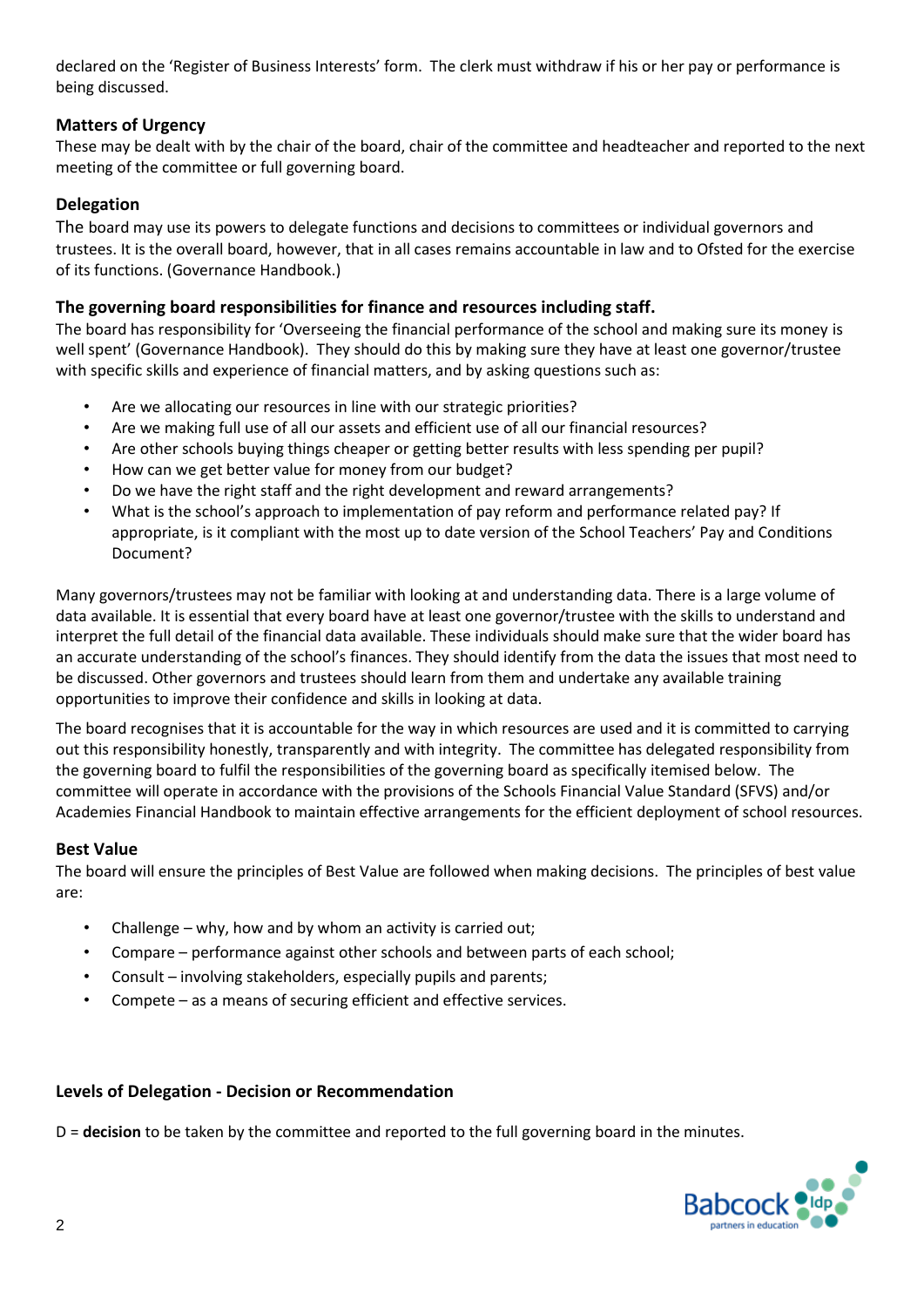#### R = the committee to make a **recommendation** to the full governing board, who will make the decision.

*Note from The GovernanceConsultancy Team: The level of delegated decision making given to a committee needs to be agreed by the full governing board. Full delegation (within legal requirements) is suggested within these terms of reference, but you may wish to set different levels with the committee making more recommendations and fewer decisions. Whatever you decide, make sure there is no duplication between the work of the committee and the full governing board. All delegated decisions must be reported to the full governing board through the minutes from the committee.*

### **Governors and Associate Members serving on the Resources Committee will undertake appropriate training in order to fully understand their role including, where possible and appropriate, joining relevant staff training to keep updated.**

### **Finance.**

### **Financial Policies and Documents delegated to this committee:**

(*insert/delete policies and documents as applicable)*

- Charging and Remissions Policy (Statutory)
- Governor Allowances / Expenses Policy (Statutory)
- Finance Policy (Statutory) recommendations to be taken to the FGB for approval
- School's Financial Value Standard (SFVS) Return (Statutory) (Maintained Schools)
- Academies Self-Assessment Tool (Statutory) (Academy schools)

| In consultation with the Executive Headteacher and Business Manager and taking into consideration:              | R |
|-----------------------------------------------------------------------------------------------------------------|---|
| available resources<br>$\bullet$                                                                                |   |
| sustainability of commitments<br>$\bullet$                                                                      |   |
| the school improvement plan (or school development plan)<br>$\bullet$                                           |   |
| forecast pupil numbers<br>$\bullet$                                                                             |   |
| anticipated contractual liabilities<br>$\bullet$                                                                |   |
| other relevant factors<br>$\bullet$                                                                             |   |
| the committee to scrutinise the formal budget plan(s) for the financial year and make recommendations to        |   |
| the full governing board for its approval.                                                                      |   |
| Maintained schools - to ensure the continued knowledge and understanding of governors in respect of the         | D |
| requirements of the <b>Schools Financial Value Standard</b> (SFVS) and ensure annual return is submitted.       |   |
| To ensure the establishment and maintenance of an up to date 3 - 5 year financial plan, ensuring that current   | D |
| data is used to inform the 3 year plan.                                                                         |   |
| To monitor budgets for all funds under the boards' control, including virement decisions, at least half-termly, | D |
| monitor that appropriate action is being taken to maintain financial viability and report significant variances |   |
| from the anticipated position to the governing board.                                                           |   |
| To establish/recommend as appropriate policies (to include recommended levels of delegation) to the             |   |
| Governing Board. This will include a:                                                                           |   |
| <b>Finance Policy</b><br>$\bullet$                                                                              | R |
| <b>Charging and Remissions Policy</b><br>$\bullet$                                                              | D |
| Governor Allowances / Expenses Policy                                                                           | D |
| To ensure the continued knowledge and understanding of governors in respect of the Schools Funding              | D |
| Consultation held in the Autumn term and to provide an agreed response to the consultation.                     |   |
| To monitor expenditure of any voluntary funds kept on behalf of the governing board and ensure the annual       | D |
| audit of these funds.                                                                                           |   |
| To make decisions in respect of service level agreements and service contracts                                  | D |
| To consider and approve non routine expenditure (not provided within the School Improvement Plan) in            | D |
| accordance with the Finance Policy including recommendations from other committees.                             |   |
| To monitor statistics, performance indicators and key ratios and other non-financial data affecting budgets,    | D |
| directing action as appropriate.                                                                                |   |

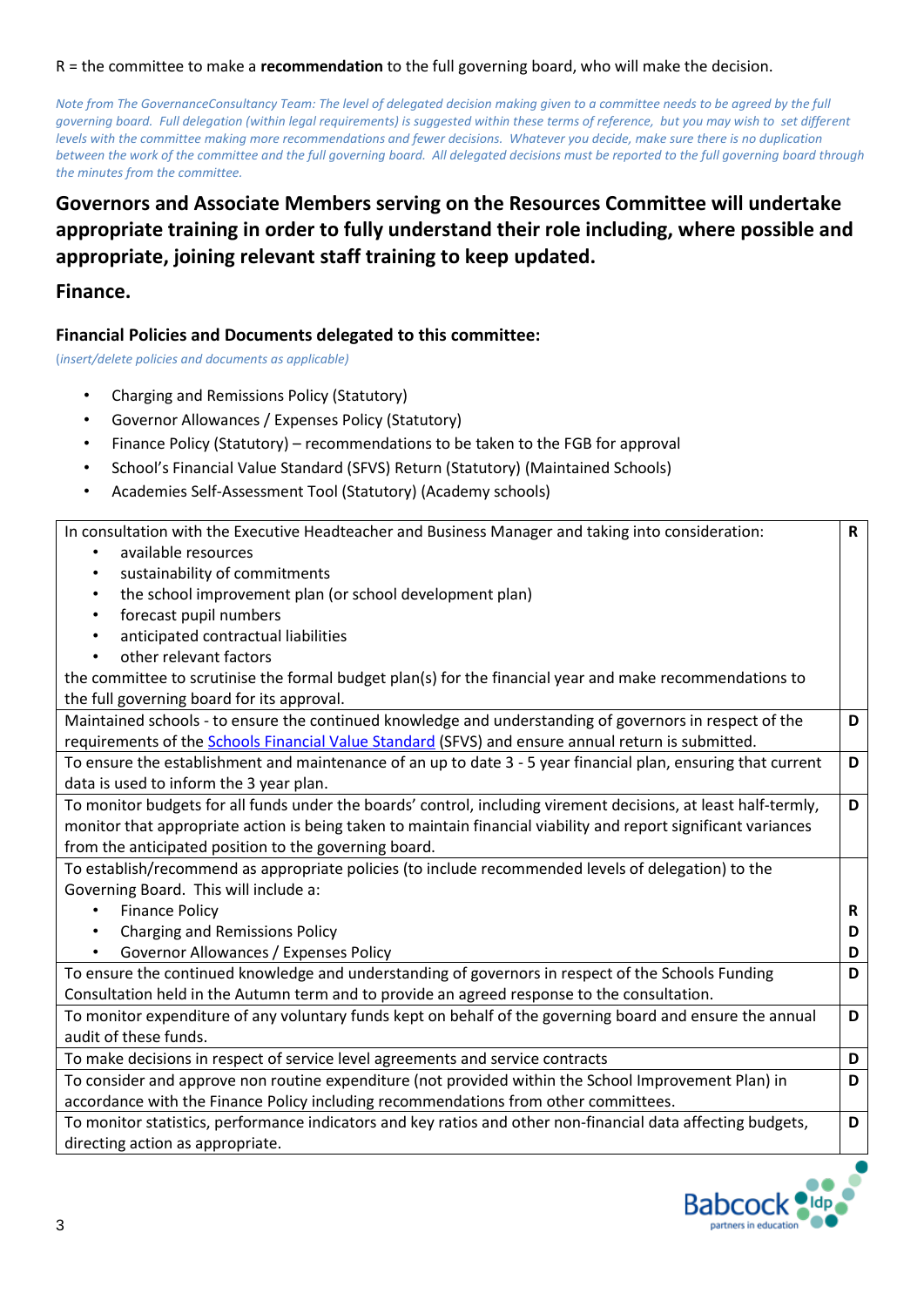| To receive audit reports and refer key issues to the governing board. Direct the response to such reports and     | D            |
|-------------------------------------------------------------------------------------------------------------------|--------------|
| ensure such reports are appropriately acted upon.                                                                 |              |
| To undertake financial benchmarking, alert the governing board to any best value implications and make            | D            |
| recommendations to the full governing board for best practice. https://schools-financial-                         |              |
| benchmarking.service.gov.uk/                                                                                      |              |
| To monitor the proper allocation of pupil premium, sports funding, CiC funding, Catch Up allocation and           | D            |
| report to the full governing board.                                                                               |              |
| To ensure an appropriate Risk Register is maintained. Review and monitor the register to ensure the board is      | D            |
| made aware of the potential financial impact of identified risks                                                  |              |
| To monitor school purchasing to ensure that conflicts of interests are identified and in academy schools that     | D            |
| any related party transactions are appropriately managed and reported to / authorised by the ESFA as              |              |
| required (could be Audit Committee)                                                                               |              |
| To review pupil numbers and implications on the budget, including the number of pupils eligible for Free          | D            |
| <b>School Meals</b>                                                                                               |              |
| To identify levels of surplus (deficit) balances at end of financial year, recommend plans for use (recovery). To | $\mathsf{R}$ |
| approve / recommend the writing off of irrecoverable debts, up to delegated limit, and the disposal of surplus    |              |
| and damaged equipment.                                                                                            |              |
| To review procurement strategies and efficiency savings programme                                                 | D            |
| To liaise with the Premises Lead Governor and the SLT to review the School Emergency Management Plan /            | D            |
| <b>Business Continuity Plan (financial aspects)</b>                                                               |              |
| To ensure that an appropriate register of business interests is maintained by the clerk for everyone involved in  | D            |
| governance and the school has a similar record for those involved in the finances of the school at a senior       |              |
| level. Ensure that a summary of relevant business interests is published on the school website to meet            |              |
| statutory obligations.                                                                                            |              |
| To monitor that appropriate levels of insurance are in place.                                                     | D            |

### **Personnel**

### **Personnel Policies and Documents delegated to this committee:**

(*insert/delete policies and documents as applicable)*

- Staff Capability Policy (Statutory)
- Staff Discipline Policy (Statutory)
- Staff Grievance Policy (Statutory)
- Pay Policy (Statutory)
- Teachers' Appraisal Policy (Statutory in maintained schools)
- Whistleblowing Policy (Statutory)
- Central record of recruitment and vetting (DBS) checks
- Contract of Employment for each member of staff

| In consultation with the Headteacher and giving consideration to the School Improvement Plan (School         | D |
|--------------------------------------------------------------------------------------------------------------|---|
| Development Plan), to review the staffing structure annually and whenever a vacancy occurs. Ensure that      |   |
| flexible working and the Teacher Recruitment and Retention Framework is considered when reviewing staffing   |   |
| structures.                                                                                                  |   |
| To review a Pay Policy for all members of staff, in line with HR advice and make recommendations to the full |   |
| governing board. To monitor that appropriate procedures are in place and followed for setting levels of      |   |
| executive pay which are transparent, proportionate and justifiable.                                          |   |
| To approve/recommend the policies and procedures for dealing with conduct, capability, discipline, grievance |   |
| and redundancy, in line with HR models; and ensure that staff are informed of these.                         |   |

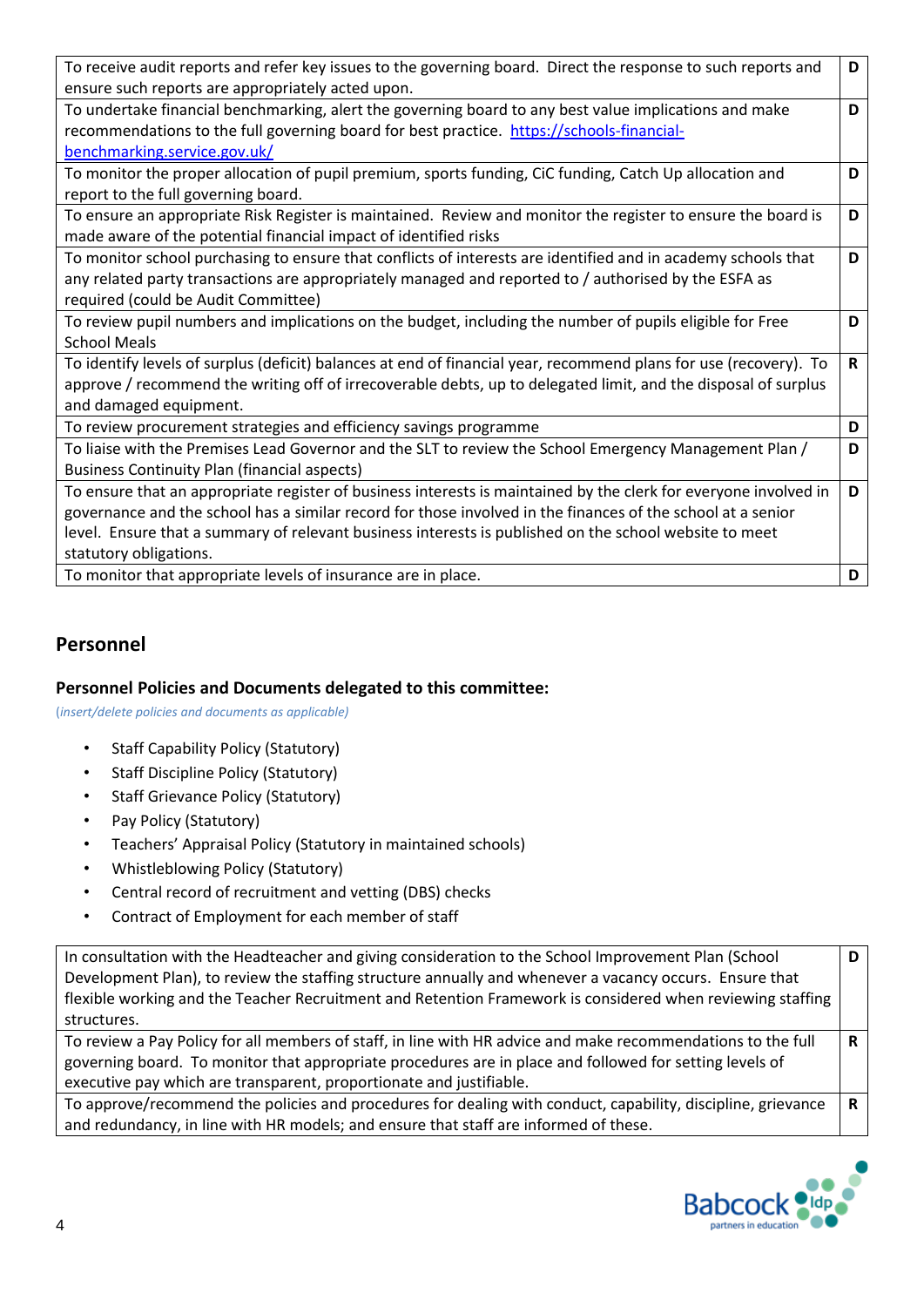| To approve the Performance Management/Teacher Appraisal Policy ensuring that the appraisal process links        | D            |
|-----------------------------------------------------------------------------------------------------------------|--------------|
| with the School Development Plan (School Improvement Plan) priorities. Ensure that the board establishes an     |              |
| appropriate Pay and Performance Committee to monitor the appraisal process and decide outcomes                  |              |
| To work with the Senior Leadership Team to review the training requirements of the school workforce, linked     | D            |
| to the curriculum and the School Development Plan and make recommendations to the board.                        |              |
| Monitor and review staff well-being & absence to identify trends & possible impact on provision, develop plan   | D            |
| to mitigate and/or resolve any issues                                                                           |              |
| Monitor recruitment & retention patterns, suggest plans to address any emerging issues                          | D            |
| To ensure that requirements for safer recruitment are in place and that there is an up to date single central   | D            |
| record (SCR) of recruitment and vetting (DBS) checks held in school. (The Safeguarding Lead Governor is         |              |
| delegated responsibility for checking the content of the SCR)                                                   |              |
| To monitor arrangements for interviewing and appointing staff, including agreeing the level of governor         | D            |
| involvement (setting criteria, shortlisting, part of interview panel) for different categories of appointments. |              |
| Ensure every member of staff has a Contract of Employment.                                                      |              |
| Ensure that the school has appropriate policies in place related to the conduct of staff. Monitor that the      | D            |
| school's approved policies and procedures are followed by staff.                                                |              |
| To ensure work/life balance issues for all staff are given proper consideration when making decisions and that  | D            |
| the working conditions and wellbeing of the staff are kept under review.                                        |              |
| Confirm arrangements for HT appraisal, appointment of external advisor & HT appraisal governors (ensure at      | $\mathsf{R}$ |
| least one member of the appraisal panel has undertaken relevant training) for approval by the board.            |              |
| Evaluate responses to the annual staff survey and identify areas where action may be needed to address any      | D            |
| concerns raised.                                                                                                |              |
| Monitor that the school has issued Privacy Notices to staff and the Data Protection Officer (DPO) ensures that  | D            |
| appropriate Data Protection requirements and safeguards are in place for personnel data.                        |              |

## **Premises, Security and Health and Safety**

### **Premises, H&S and Security Policies and Documents delegated to this committee:**

(*insert/delete policies and documents as applicable)*

- Lettings Policy (Statutory)
- Premises Policies VA/Foundation schools only
- Accessibility Plan (Statutory)
- School Emergency Plan / Business Continuity Plan
- Health and Safety Policy
- Risk Register

| To assist the headteacher and discharge the responsibilities of the governing board on matters relating to the<br>school premises and grounds, security and environment.                                               | D |
|------------------------------------------------------------------------------------------------------------------------------------------------------------------------------------------------------------------------|---|
| To ensure an annual inspection of the premises and grounds is carried out and reported; receive reports from<br>staff and agree a statement of priorities for maintenance and improvement (with reference to the Asset | R |
| Management Plan) for board approval.                                                                                                                                                                                   |   |
| To review the security requirements of the setting annually and make recommendations to the board in line                                                                                                              | R |
| with professional advice.                                                                                                                                                                                              |   |
| To monitor and evaluate safety outcomes (risk assessment reports/accident statistics/near misses.) Report                                                                                                              | D |
| any issues of concern to the board.                                                                                                                                                                                    |   |
| To monitor that Risk Assessments, including an annual fire risk assessment, are up to date with a clear line of                                                                                                        | D |
| responsibility for procedures and actions.                                                                                                                                                                             |   |